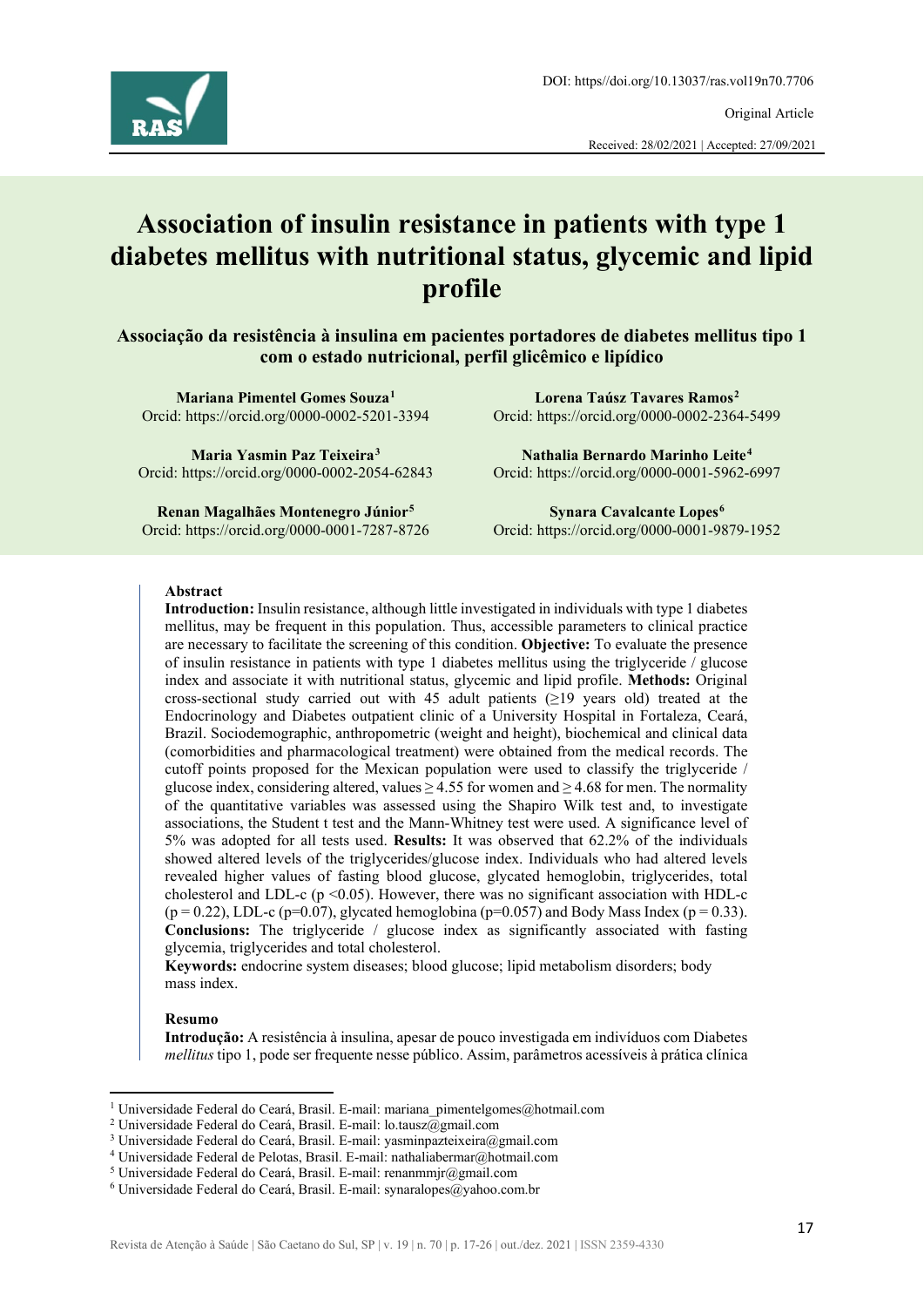são necessários para facilitar o rastreio dessa condição. **Objetivo:** Avaliar a presença de resistência à insulina em pacientes com diabetes mellitus tipo 1 por meio do índice triglicerídeos/glicose e associar com estado nutricional, perfil glicêmico e lipídico. **Métodos:** Estudo original transversal realizado com 45 pacientes adultos (≥19 anos) atendidos no ambulatório de Endocrinologia e Diabetes de um Hospital Universitário de Fortaleza-CE. Obtiveram-se, a partir dos prontuários, dados sociodemográficos, antropométricos (peso e altura), bioquímicos e clínicos (comorbidades e tratamento farmacológico) dos pacientes. Utilizou-se os pontos de corte propostos para a população mexicana para classificação do índice triglicerídeos/glicose, considerando-se alterado, valores ≥ 4,55 para mulheres e ≥ 4,68 para homens. A normalidade das variáveis quantitativas foi avaliada por meio do teste de Shapiro Wilk e, para investigar associações utilizou-se o teste t de Student e o teste de Mann-Whitney. Adotou-se um nível de significância de 5% para todos os testes utilizados. **Resultados:** Observou-se que 62,22% dos indivíduos revelaram níveis alterados do índice triglicerídeos/glicose. Indivíduos que apresentaram níveis alterados revelaram valores mais elevados de glicemia de jejum, triglicerídeos e colesterol total (p<0,05). Entretanto, não se observou associação significativa com HDL-colesterol (p=0,22), LDL-colesterol (p=0,07), hemoglobina glicada (p=0,057) nem com IMC (p=0,33). **Conclusões:** O índice triglicerídeos/glicose associou-se significativamente com glicemia de jejum, triglicerídeos e colesterol total.

**Palavras-chave:** doenças do sistema endócrino; glicemia; distúrbios do metabolismo dos lipídeos; índice de massa corporal.

# **Introduction**

Insulin resistance (IR) is defined as a condition in which insulin does not effectively perform its function, despite its preserved endogenous secretion or exogenous replacement. Thus, amounts of insulin greater than those considered normal are needed to exert its effect. IR can be influenced by ethnicity, puberty, pregnancy, aging and comorbidities, such as hypertension, type 2 diabetes mellitus (DM2), obesity and dyslipidemia, autoimmune diseases, infections and use of medications such as steroids**1,2.**

In Type 1 Diabetes mellitus (DM1), an autoimmune disease characterized by the destruction of pancreatic β-cells and absence of insulin production, little attention is paid to the occurrence of IR when compared to DM2. However, studies have revealed that, with the progression of the disease, these individuals may have this condition. Despite this, the pathophysiological explanations for this association have not been fully elucidated**<sup>3</sup>**.

The genesis of IR in DM1 is multifactorial and involves genetic, environmental and lifestyle factors. A family history of DM2 in patients with

DM1 may represent a greater risk for the development of characteristic features of DM2, such as IR. Additionally, aspects related to lifestyle, such as sedentary lifestyle and poor eating habits, can contribute to the development of overweight and obesity, worse glycemic control and increased need for exogenous insulin doses, factors that can trigger or worsen IR**<sup>4</sup>**.

The gold standard method for assessing insulin sensitivity is the hyperinsulinemic euglycemic clamp method. However, it is a costly, invasive method that is not applicable to clinical practice<sup>5</sup>. Thus, the glucose triglyceride index (TyG), which is equivalent to the product between blood glucose and serum levels of triglycerides in the same blood sample, represents an alternative to assess IR in a faster, more simplified and less expensive way, since triglyceride and fasting blood glucose are routinely used parameters<sup>2</sup>. In addition, TyG was found to better predict IR than Homeostasis Model Assessment (HOMA-IR) when compared to the hyperinsulinemic euglycemic clamp, and was significantly correlated with adiposity, metabolic parameters and subclinical atherosclerosis markers in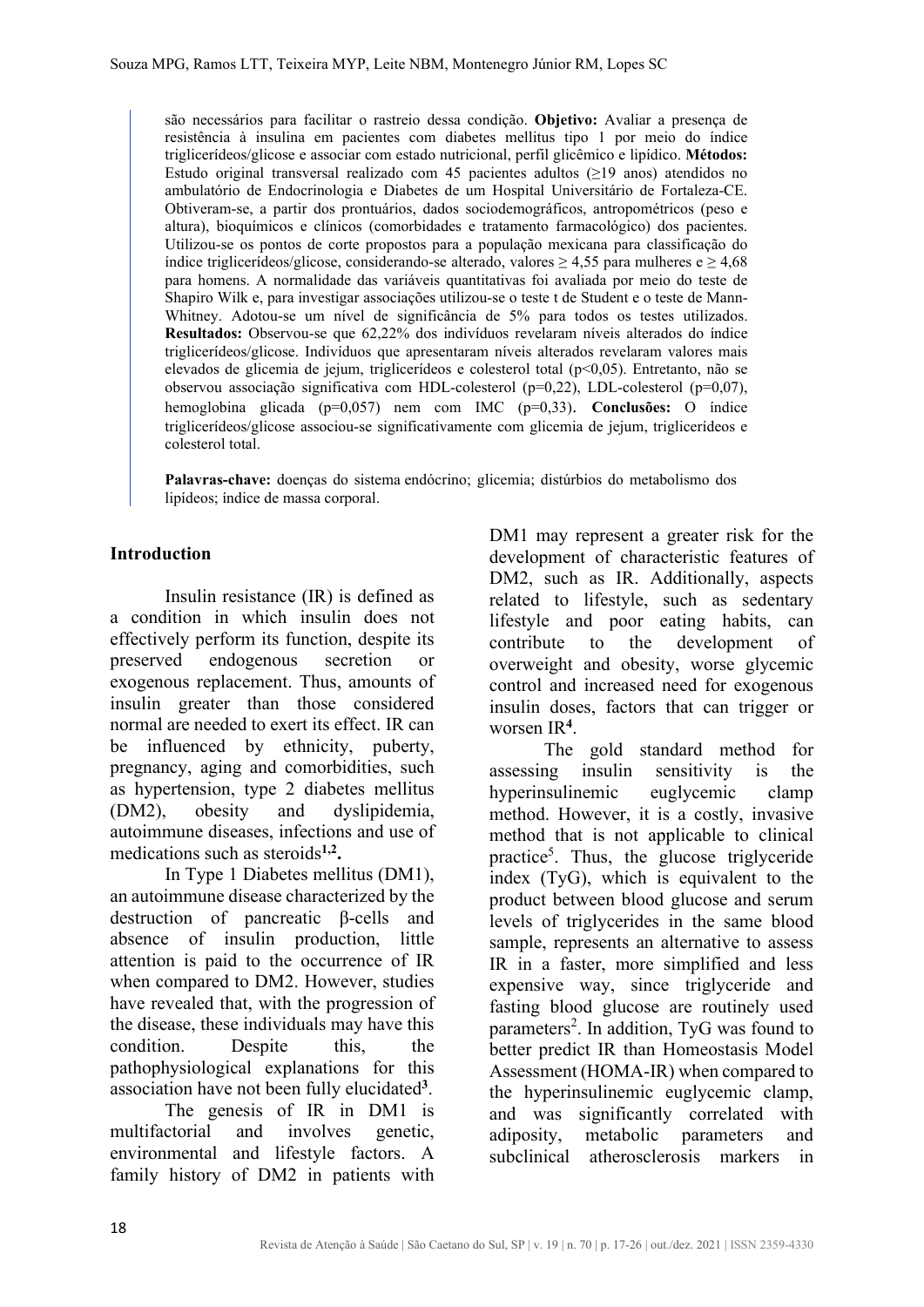individuals with DM2 and with normal glucose tolerance**<sup>5</sup>**.

In this context, considering the need for more accessible methods to assess IR in clinical practice and the scarcity of studies investigating the presence of this condition in adult patients with DM1, the present study aimed to assess the presence of IR in this public through the TyG index and associate with nutritional status, glycemic and lipid profile..

# **Materials and methods**

# **Sample and type of study**

This is a cross-sectional, retrospective study with an analytical component and a quantitative approach, carried out with adult patients diagnosed with DM1 treated at the Endocrinology and Diabetes outpatient clinic of a University Hospital, located in the city of Fortaleza, Ceará, Brazil.

The planning and execution of this study complied with the ethical principles recommended by Resolution 466 of the National Health Council of 20126, having been submitted and approved by the Research Ethics Committee of the hospital in question under CAAE No. 21760719.5.0000.5045.

# R**esearch design**

The sample selection included patients seen from 2018 to 2020, and data collection took place between August and October 2020. The data used were collected from medical records and previously prepared nutritional care forms.

# **Inclusion and Exclusion Criteria**

Patients of both sexes and aged 19 years or older were included, as the intention was to obtain an overview of TyG, not specifying by sex, and that the investigation of IR is more consistent in adults and with more time of disease (DM1). Exclusion criteria were defined as: pregnant women, patients with impaired renal and/or liver function, or who were

undergoing cancer treatment, conditions that could have an impact on the metabolic state of individuals and interfere with the results of blood glucose and serum triglycerides, parameters used to calculate TyG.

# **Procedures**

Anthropometric data of weight (kg) and height (m) of patients were collected to assess nutritional status using the Body Mass Index (BMI: weight (kg)/height (m)²) according to the World Health Organization (WHO) classification  $<sup>7</sup>$  for adults and with</sup> the recommendation of the Food and Nutritional Surveillance System/Ministry of Health<sup>8</sup> for the elderly ( $\geq 60$  years old). Regarding sociodemographic and lifestyle data, information was obtained on gender, age, marital status, education, income, alcohol consumption, smoking and physical activity. Patient clinical data such as associated comorbidities, pharmacological treatment and biochemical data were also collected.

The calculation of the TyG index was calculated using the following formula: [Ln (fasting triglycerides (mg/dL) x fasting glucose (mg/dL)]/2, and the cutoff points proposed for the Mexican adult population were used, with values of 4.55 for women and  $4.68$  for men.<sup>9</sup> Since there are no defined cutoff points for the Brazilian population, therefore, changed TyG was considered to be the following values: ≥ 4.55 for women and  $> 4.68$  for men.

The data obtained were entered into the Microsoft Office Excel® program and then the JAMOVI® statistical program and the R® Software were used to perform their statistical analysis. Descriptive analysis of the study variables was performed, with categorical variables presented as simple frequencies and percentages, and numerical variables as mean (standard deviation) or median (interquartile range). To assess the normality of quantitative variables, the Shapiro Wilk test was used, and to investigate associations, the Student t test and the Mann-Whitney test were used. A significance level of 5% was adopted for all tests used.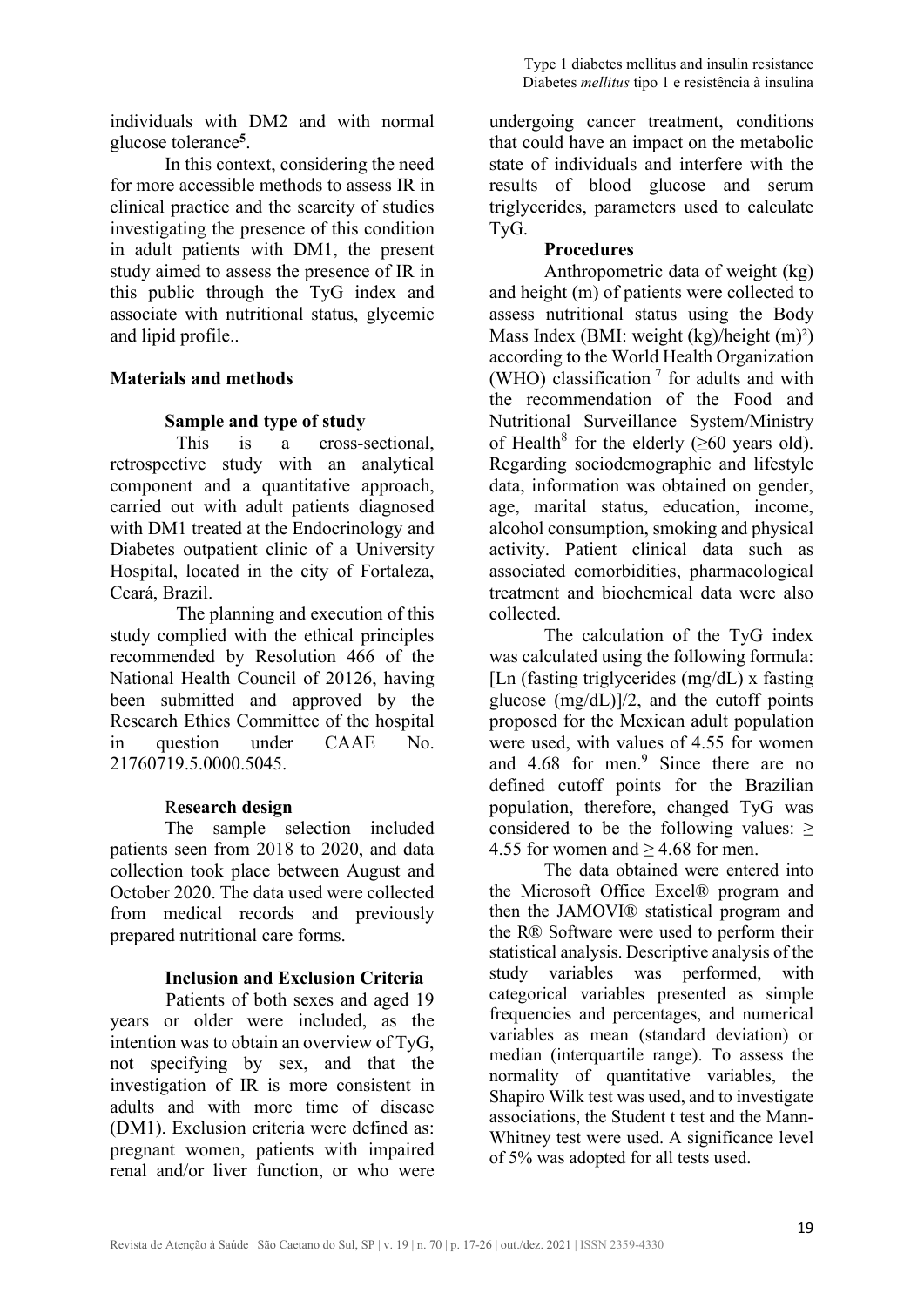#### **Results**

The sample consisted of 45 patients with DM1, predominantly female (n=30; 66.67%), with a median age of 37 (19-75) years, income of up to 3 minimum wages  $(n=29 \; ; \; 64.44\%)$  having completed high school  $(n=29; 64.44%)$  and without a partner (n=14; 31.11%). In addition,

86.67% (n=39) of the sample denied alcohol consumption and 97.78% (n=44) denied smoking. The median BMI was  $24\text{kg/m}^2$  (16.9-36.4) and 53.33% (n=24) of the individuals were not overweight, despite the majority denying the practice of physical exercise (n=30; 66.67% ) (Table 1).

| <b>Variables</b>            | N              | $\%$  |
|-----------------------------|----------------|-------|
| Gender                      |                |       |
| Male                        | 15             | 33.33 |
| Female                      | 30             | 66.67 |
| Income                      |                |       |
| $\leq$ 3 minimum wages      | 29             | 64.44 |
| >3 minimum wages            | 6              | 13.33 |
| No information              | 10             | 22.23 |
| <b>Education</b>            |                |       |
| < Complete high school      | $\,$ 8 $\,$    | 17.78 |
| $\geq$ Complete high school | 29             | 64.44 |
| No information              | $\,$ 8 $\,$    | 17.78 |
| <b>Marital status</b>       |                |       |
| With partner                | $\overline{7}$ | 15.56 |
| No partner                  | 14             | 31.11 |
| No information              | 24             | 53.33 |
| Alcoholism                  |                |       |
| Yes                         | 6              | 13.33 |
| No                          | 39             | 86.67 |
| <b>Smoking</b>              |                |       |
| Smoker                      | $\mathbf{1}$   | 2.22  |
| Non smoker                  | 44             | 97.78 |
| <b>Physical activity</b>    |                |       |
| Yes                         | 15             | 33.33 |
| No                          | 30             | 66.67 |
| Nutritional status *        |                |       |
| Overweight                  | 19             | 42.22 |
| Not overweight              | 24             | 53.33 |
| No information              | $\overline{2}$ | 4.45  |
| <b>Total</b>                | 45             | 100   |

**Subtitle:** \* Overweight in adults (BMI  $\geq$ 25kg/m<sup>2</sup>); overweight in the elderly (BMI  $\geq$ 27 kg/m<sup>2</sup>). **Source:** Prepared by the authors.

Regarding comorbidities, the most reported was dyslipidemia (n=10; 22.22%), followed by systemic arterial hypertension  $(n=6;13.34%)$  and hypothyroidism  $(n=5;$ 11.11%). As for the pharmacological treatment, the majority  $(n=32; 71.11\%)$ 

made use of analogous insulins, but only 31.11% (n=14) performed carbohydrate counting. Furthermore, among oral medications, the most cited were statins (n=12; 26.67%) (Table 2).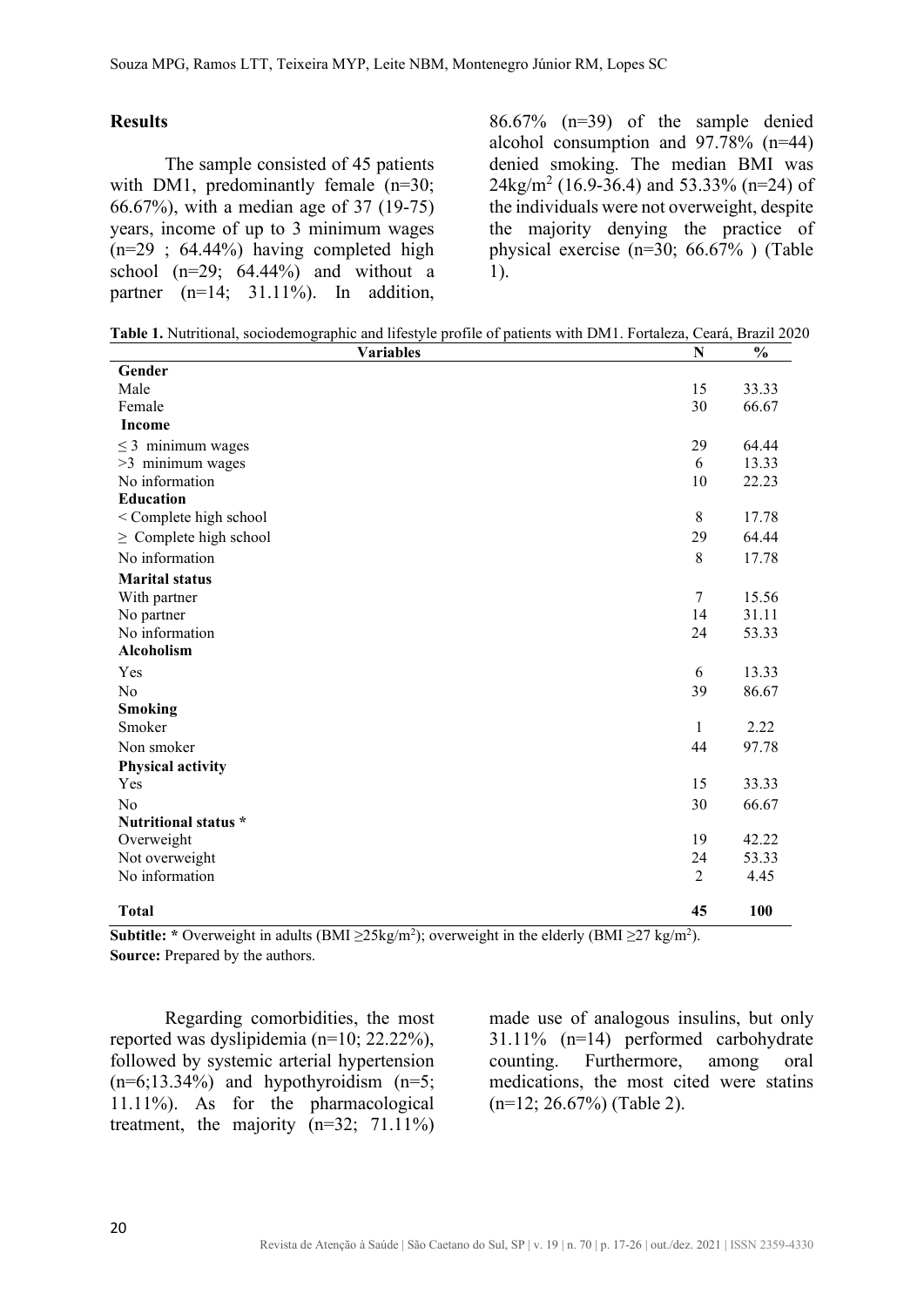| <b>Variables</b>                      | $\mathbf N$  | $\frac{0}{0}$ |
|---------------------------------------|--------------|---------------|
| <b>Systemic Arterial Hypertension</b> |              |               |
| Yes                                   | 6            | 13.34         |
| No                                    | 39           | 86.66         |
| Dyslipidemia                          |              |               |
| Yes                                   | 10           | 22.22         |
| N <sub>o</sub>                        | 35           | 77.78         |
| Cardiovascular disease                |              |               |
| Yes                                   | 3            | 6.67          |
| N <sub>o</sub>                        | 42           | 93.33         |
| Hyperthyroidism                       |              |               |
| Yes                                   | $\mathbf{1}$ | 2.22          |
| N <sub>o</sub>                        | 44           | 97.78         |
| Hypothyroidism                        |              |               |
| Yes                                   | 5            | 11.11         |
| N <sub>o</sub>                        | 40           | 88.89         |
| <b>Oral antidiabetics</b>             |              |               |
| Yes                                   | $\,8\,$      | 17.78         |
| N <sub>o</sub>                        | 37           | 82.22         |
| <b>Type of insulin</b>                |              |               |
| Human                                 | $\mathbf{2}$ | 4.44          |
| Analogues                             | 32           | 71.11         |
| No information                        | 11           | 24.45         |
| <b>Statin</b>                         |              |               |
| Yes                                   | 12           | 26.67         |
| N <sub>o</sub>                        | 33           | 73.33         |
| Antihypertensive                      |              |               |
| Yes                                   | $\,8\,$      | 17.78         |
| N <sub>o</sub>                        | 37           | 82.22         |
| <b>CHO</b> count                      |              |               |
| Yes                                   | 14           | 31.11         |
| N <sub>o</sub>                        | 20           | 44.44         |
| No information                        | 11           | 24.45         |
| <b>Total</b>                          | 45           | 100           |

**Table 2.** Clinical profile of patients with DM1 – comorbidities, pharmacological and nutritional treatment. Fortaleza, Ceará, Brazil 2020.

**Caption:** CHO: carbohydrate. **Source:** Prepared by the authors.

It was observed that  $62.22\%$  (n=28) of the individuals showed altered levels of TyG. The mean was  $172mg/dL$  ( $\pm 81.3$ ) and

115 mg/dL  $(\pm 126)$  for fasting glucose and fasting triglyceridemia, respectively (Table 3).

**Table 3.** TyG index of patients with DM1. Fortaleza, Ceará, Brazil, 2020.

| <b>Variables</b>  | N        | $\frac{6}{9}$  |
|-------------------|----------|----------------|
| <b>TyG</b>        |          |                |
| Normal<br>Changed | 17<br>28 | 37.78<br>62.22 |
| <b>Total</b>      | 45       | <b>100</b>     |

**Caption:** TyG: glucose triglyceride index; TyG changed to the following values: ≥ 4.55 for women and ≥ 4.68 for men.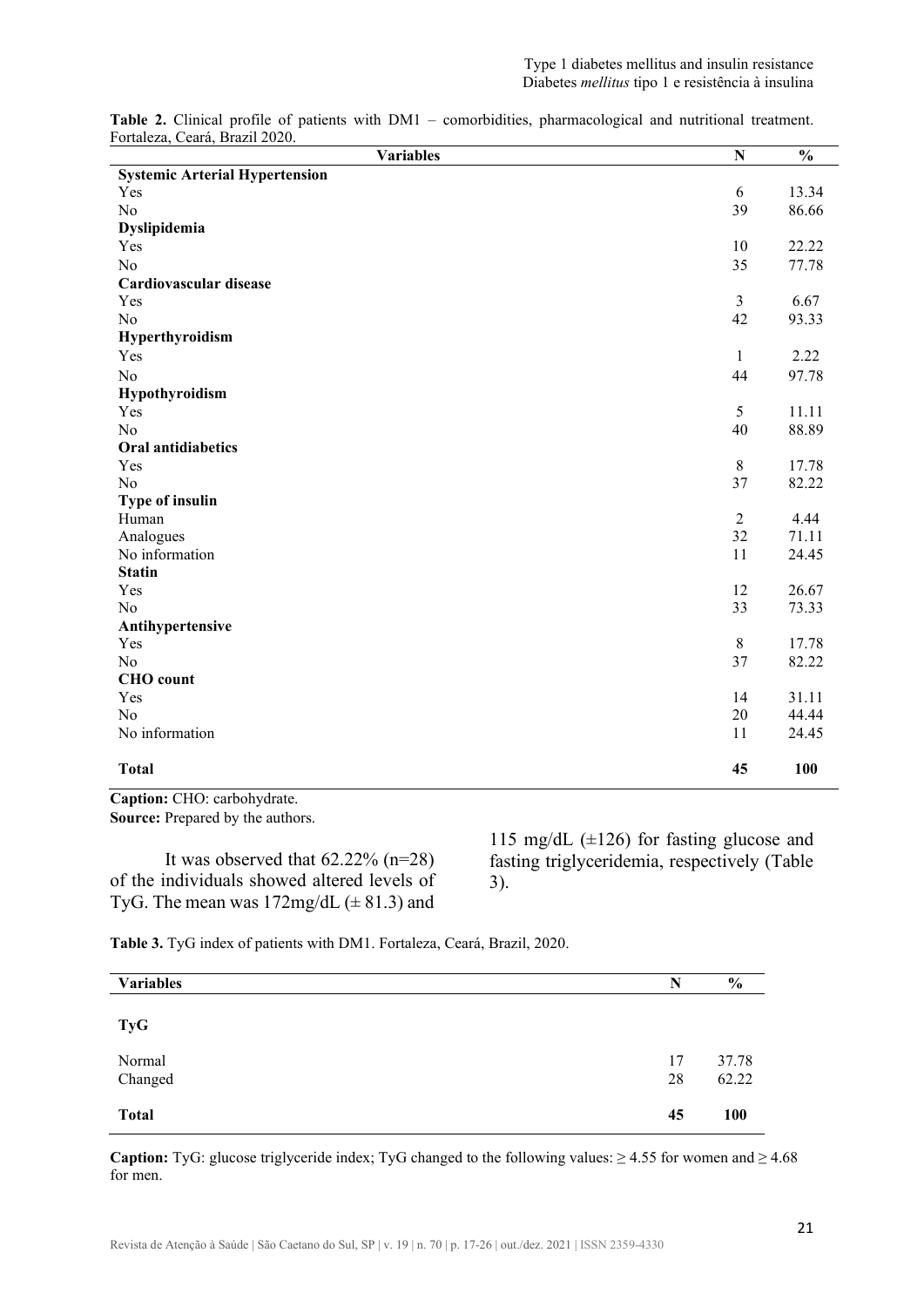**Source:** Prepared by the authors.

Regarding the glycemic and lipid profiles, respectively, individuals with altered levels of TyG showed higher values of fasting glucose (FG), triglycerides (TG) and total cholesterol  $(TC)$   $(p<0.05)$ .

However, there was no significant association with HDL-c (HDL-cholesterol) (p=0.22), LDL-c (LDL-cholesterol) (p=0.07), HbA1c (glycated hemoglobin)  $(p=0.057)$  nor with BMI ( $p=0.33$ ) (Table 4).

**Table 4.** Glycemic and lipid profile and BMI of patients with DM1 in relation to the TyG index. Fortaleza, 2020.

| <b>Variables</b>                    | <b>TyG</b> changed |                     | Normal TyG |              |                |  |
|-------------------------------------|--------------------|---------------------|------------|--------------|----------------|--|
|                                     | N                  | <b>Average (SD)</b> | N          | Average (SD) | p              |  |
| fasting blood glucose $(mg/dL)$     | 28                 | 216.6(63.7)         | 17         | 98.4 (45.9)  | $\leq 0.01*$   |  |
| £ Glycated hemoglobin $(\% )$       | 22                 | 8.1(1.3)            | 14         | 10.9(5.0)    | $0.057*$       |  |
| Triglyceride (mg/dL)                | 28                 | 148.9 (151.0)       | 17         | 59.3 (17.8)  | $\leq 0.01*$   |  |
| $\pounds$ Total cholesterol (mg/dL) | 26                 | 187.2(43.2)         | 17         | 157.4(39.8)  | 0.024          |  |
| £LDL-c $(mg/dL)$                    | 21                 | 105(30.0)           | 14         | 84.9 (33.9)  | $0.07\text{H}$ |  |
| £HDL-c $(mg/dL)$                    | 25                 | 51.3(15.9)          | 14         | 57.8(15.7)   | $0.22\text{H}$ |  |
| £IMC $(kg/m2)$                      | 26                 | 26.0(5.4)           | 17         | 23.8(3.0)    | $0.33*$        |  |

Legend: p significant when <0.05; SD: standard deviation; LDL-c: LDL-cholesterol; HDL-c: HDL-cholesterol; BMI: body mass index; ¥: Student's t test; \*: Mann-Whitney test; £: n does not total 45 due to lack of information in the medical record.

**Source:** Prepared by the authors.

### **Discussion**

The present study revealed the presence of altered levels of the TyG index in 62.22% (n=28) of individuals with DM1, and this revealed a significant association with GJ, TG and TC. However, the TyG index was not significantly associated with HDL-c, LDL-c, HbA1c, nor with BMI.

It is believed that the development of IR in individuals with DM1 may be influenced by lifestyle factors, family history of DM2, genetic alterations, and even hyperinsulinization derived from the treatment with exogenous  $insulin<sup>3</sup>$ . However, chronic hyperglycemia is also an important contributor to IR, and insulin treatment has been shown to optimize glycemic control and minimize  $IR^{10}$ . In addition, adiposity, resulting from physical inactivity, a diet rich in sugar and other rapidly absorbed carbohydrates, is considered one of the main triggering factors for IR. In this sense, adiposity may require higher doses of insulin by reducing its sensitivity, while higher doses of insulin favor weight gain, which motivates the development or worsens IR**3.**

Not only excess weight, but especially the distribution of body fat plays a central role in the development of IR. Fat mainly concentrated in the visceral region is more inflammatory, that is, it has a greater capacity to secrete pro-inflammatory cytokines, such as TNF- $\alpha$  and IL-6, which participate in the genesis of IR by negatively interfering with the activation of the insulin receptor. Furthermore, visceral fat is more susceptible to lipolysis, thus increasing the levels of free fatty acids and their influx into the liver and skeletal muscle, thus favoring IR in these organs due to lipotoxicity**11.**

In this context, hepatic IR causes an increase in gluconeogenesis by the liver, leading to hyperglycemia and contributing to the excessive production of very low density lipoprotein (VLDL), consequently increasing the serum levels of  $TG<sup>11</sup>$ . Although the present study did not assess the patients' fat distribution, this may explain the fact that most patients had altered levels of the TyG index despite a median BMI of 24.4  $\text{kg/m}^2$  and the absence of a significant association between altered TyG and BMI. That is, although classified as eutrophic, there is a possibility that these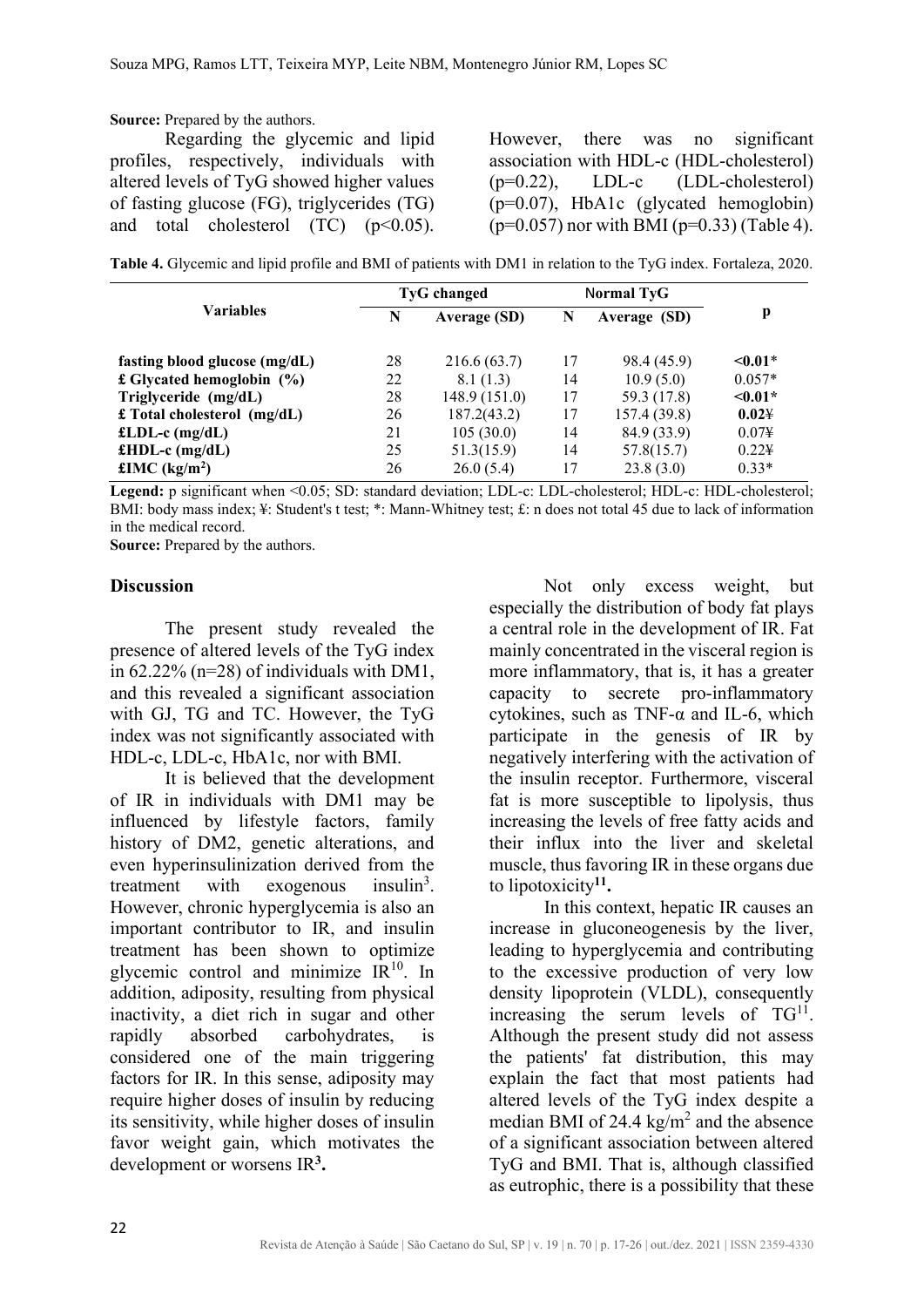individuals had a high concentration of abdominal fat regardless of the BMI, thus contributing to the results obtained. In an epidemiological study with individuals with DM1, the mean BMI was  $25.27 \text{ kg/m}^2$ , in which 30.9% were overweight and 13.5% were obese12. While in the DCCT study (Diabetes Control and Complications Trial) the mean BMI was 23.5  $\text{kg/m}^2$ <sup>13</sup>. A study with healthy young adults, with a mean BMI of 24.2  $\text{kg/m}^2$ , identified IR through TyG in 9.8% of men and 17.4% of women<sup>9</sup>. No study using TyG as a marker for IR in subjects with DM1 was detected in the literature.

In addition to excess weight and visceral fat concentration, dietary pattern, an aspect not evaluated in the present study, also exerts an important influence on the pathophysiology of IR and metabolic syndrome (MS). Dietary pattern based on the consumption of sugary drinks and diet soft drinks, white breads, hamburgers and french fries was associated with IR and increased risk of DM2 in a study with more than 7,000 adult participants in England<sup>14</sup>. A three-year longitudinal follow-up study with Iranian adults revealed a significant reduction in the risk of IR in those who followed a plant-based, low-fat dietary pattern<sup>15</sup>. Regarding the lipid profile, the adoption of the Mediterranean dietary pattern in adult and elderly patients at high cardiovascular risk minimized the atherogenicity of LDL-c particles and improved the functionality of HDL-c particles in individuals with and without  $diabetes^{16}$ . However, studies addressing the impact of dietary patterns on IR and other components of the metabolic syndrome in patients with DM1 are scarce in the literature.

Dyslipidemia manifested in patients with diabetes is often characterized by hypertriglyceridemia, high levels of LDL-c and reduced levels of HDL-c, conditions that encourage the development of cardiovascular disease, which is the main cause of mortality in patients with DM1. In this context, IR was able to predict coronary

artery disease outcomes in patients with  $DM1^{17}$ . A study with Brazilians, including individuals with DM2 and normal glucose tolerance, revealed a significant correlation between the TyG index and the distribution of fat deposits, metabolic parameters, including TC, LDL-c, HDL-c, fasting insulin, and markers of subclinical atherosclerosis related to IR**5.**

A study carried out with nondiabetic individuals demonstrated that the TyG index, in comparison with other markers, presented a superior correlation with biochemical parameters associated with atherogenic dyslipidemia and with HbA1c<sup>4</sup>. A study carried out in the region of Navarra in Spain, with 5,014 patients without DM1 showed that higher levels of TyG were not associated with important cardiovascular risk factors, such as HDL-C and LDL-C, gender, age, smoking, hypertension and BMI. However, regardless of these, TyG was associated with an increased risk of cardiovascular disease, proving to be a powerful predictor of coronary artery disease<sup>18</sup>, confirming the usefulness of the index in identifying individuals at high risk for a poor cardiovascular outcome.

The term double diabetes, which has been described since 1991, refers to the condition where there is manifestation of characteristics related to DM1 and DM2, that is, there is a combination of autoimmunity, insulin deficiency and IR. In this sense, it is highlighted that absolute insulin deficiency and IR are independent phenomena and that the latter can occur in individuals with or without diabetes<sup>19</sup>. In addition, a meta-analysis that evaluated IR in DM1 patients using the hyperinsulinemic euglycemic clamp revealed that IR is an important manifestation in DM1 patients, involving liver, peripheral and adipose tissue, and that it is present in both well and poorly controlled subjects<sup>1</sup>. A study with more than 31,000 adult patients with DM1 identified that 25.4% of them also met the diagnostic criteria for metabolic syndrome, proposed by the National Cholesterol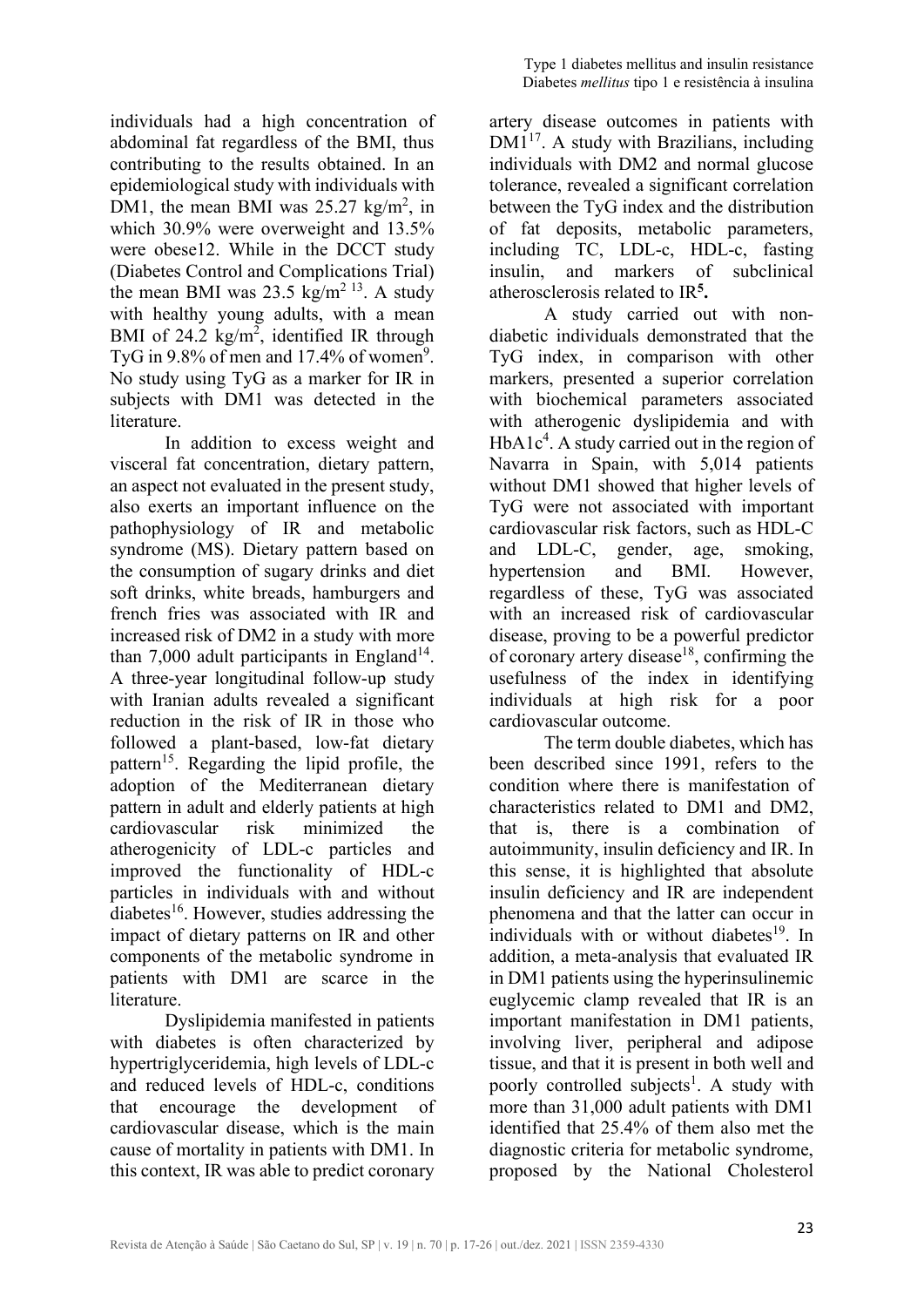Education Program, which considers waist circumference and TG, HDL-c and GJ blood pressure levels. Additionally, it was shown that patients with DM1 and MS, called by the author as double diabetes, had a significantly higher prevalence of macrovascular complications and an increased risk of microvascular complications (nephropathy and retinopathy) when compared to individuals with DM1 without MS**12.**

In this scenario, the possibility arises of IR being one of the factors responsible for the poor glycemic control of patients with DM1, despite the numerous advances in insulin treatment and glycemic monitoring technologies<sup>20</sup>. Meta-analysis involving more than 1,500 DM1 patients revealed that combined treatment of insulin with metformin for 3 months was able to reduce fasting and postprandial glucose levels, HbA1c and daily insulin dosage. In addition to demonstrating benefits on the lipid profile, minimizing the levels of TC, LDL-c and non-HDL cholesterol.**<sup>17</sup>**.

Among the limitations of the study, the cross-sectional design itself stands out, which makes it impossible to analyze the cause and effect between the variables. In addition, considering that one of the objectives of the study was to assess the association of nutritional status with the TyG index, the use of parameters other than BMI would be convenient, since the classification of nutritional status defined only through this index becomes a failure and superficial, since it does not assess body composition. The absence of other parameters to assess the nutritional status and the failure to obtain some sociodemographic and biochemical data is justified by the fact that the research was carried out from secondary data and during

the COVID-19 pandemic, which made it difficult to obtain certain information, thus setting up another limitation.

However, the present study becomes relevant as it aimed to investigate and was able to identify altered levels of the TyG index, a parameter used to identify IR, in adult patients with DM1. In addition, a significant association of the index with important glycemic (GJ) and lipid (TC and TG) parameters was revealed. In this sense, the study alerts to the possibility of the presence and possible need for treatment of IR for better metabolic control and prevention of micro and macrovascular complications in these individuals. Thus, considering the lack of studies that investigate the presence of IR in the context of DM1, especially using this index, the study becomes relevant to the scientific literature. In addition, the study suggests the possibility of using a more accessible IR marker for clinical practice, as it is based on commonly used biochemical parameters.

# **Conclusion**

The TyG index was significantly associated with GJ, TG and CT in a group of adult patients with DM1. Individuals who had altered levels of TyG showed higher values of the parameters mentioned above.

Additional studies are needed to assess the potential use of TyG as a marker to estimate the presence of IR in patients with DM1, and to identify which factors are associated with its occurrence. Thus, the treatment would be more targeted and would help in better glycemic and metabolic management, thus minimizing the risk of complications and mortality in this population.

# **Bibliographic references**

1. Donga E, Dekkers OM, Corssmit EP, Romijn JA. Insulin resistance in patients with type 1 diabetes assessed by glucose clamp studies: systematic review and meta-analysis. *Eur J Endocrinol* 2015;173:101-9.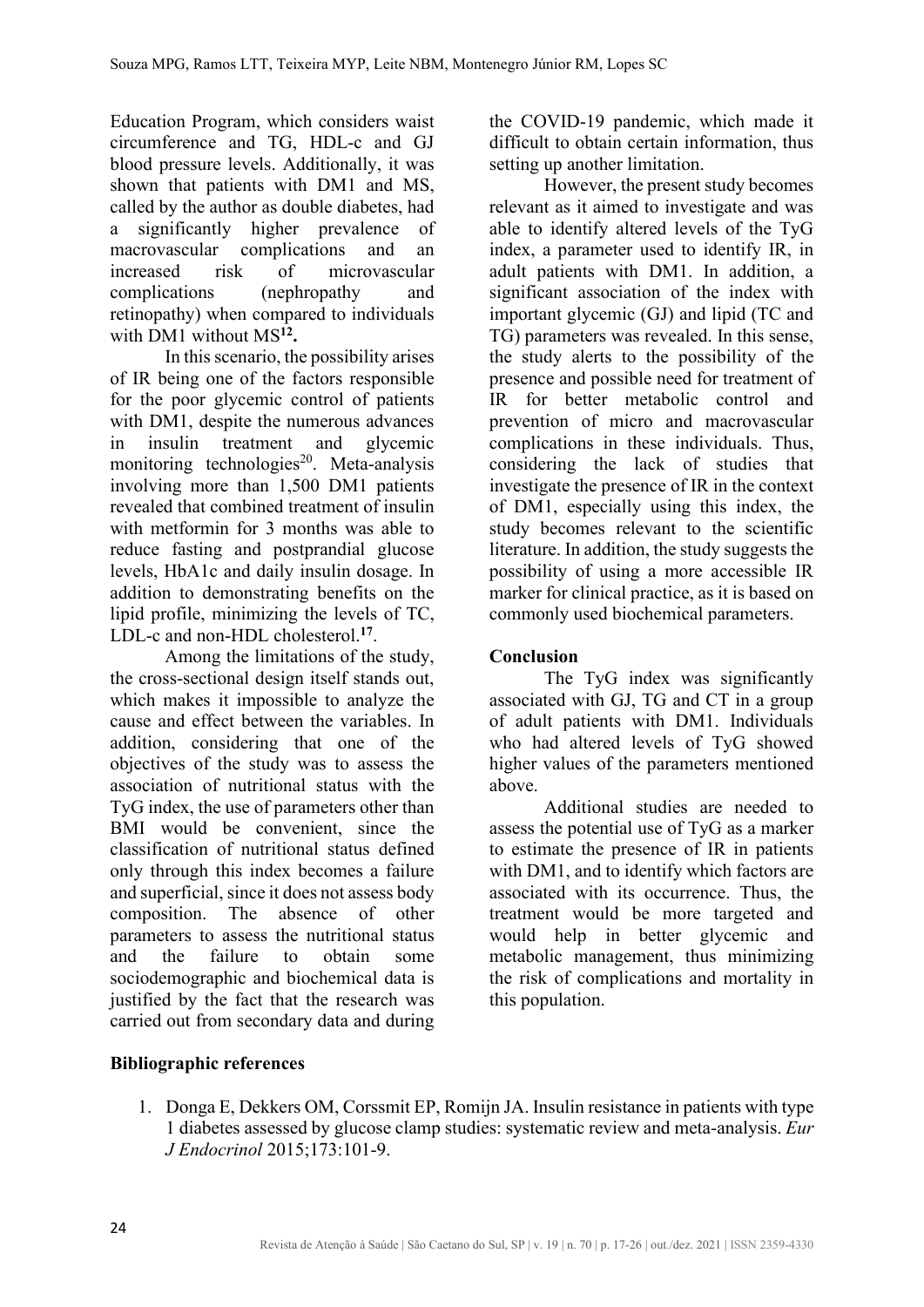- 2. Sociedade Brasileira de Diabetes. Diretrizes da sociedade brasileira de diabetes 2019- 2020. São Paulo: Clannad; 2019.
- 3. Šimonienė D, Platūkiene A, Prakapienė E, Radzevičienė L, Veličkiene D. Insulin Resistance in Type 1 Diabetes Mellitus and Its Association with Patient's Micro- and Macrovascular Complications, Sex Hormones, and Other Clinical Data. *Diabetes Ther* 2020;11:161-74.
- 4. Khan SH, Sobia F, Niazi NK, Manzoor SM, Fazal N, Ahmad F. Metabolic clustering of risk factors: evaluation of Triglyceride-glucose index (TyG index) for evaluation of insulin resistance. *Diabetol Metab Syndr* 2018;10:74.
- 5. Vasques ACJ, Novaes FS, Oliveira MS, Souza, JRM, Yamanaka, A, Pareja, JC, et al. TyG index performs better than HOMA in a Brazilian population: A hyperglycemic clamp validated study. *Diabetes Res Clin Pract* 2011; 93:98-100.
- 6. Brasil. Resolução Nº 466 de 12 de dezembro de 2012. Diretrizes e normas regulamentadoras de pesquisas envolvendo seres humanos. Diário Oficial da União 2012.
- 7. World Health Organization. Obesity: preventing and managing the global epidemic.
- 8. Geneva; 1998. (Report of a WHO consultation on obesity, 276).
- 9. Coordenação-Geral de Alimentação e Nutrição, Departamento de Atenção Básica, Secretaria de Atenção à Saúde, Ministério da Saúde. Orientações para a coleta e análise de dados antropométricos em serviços de saúde: norma técnica do sistema de vigilância alimentar e nutricional – SISVAN. Brasília: Ministério da Saúde, 2011. (Série G. Estatística e Informação em Saúde).
- 10. Guerrero-Romero F, Villalobos-Molina R, Jiménez-Flores JR, Simental-Mendia LE, Méndez-Cruz R, Murguía-Romero M, et al. Fasting Triglycerides and Glucose Index as a Diagnostic Test for Insulin Resistance in Young Adults. *Arch Med Res* 2016; 47: 382- 87.
- 11. Kaul K, Apostolopoulou M, Roden M. Insulin resistance in type 1 diabetes mellitus*. Metab.: Clin. Exp* 2015; 64: 1629-39.
- 12. Moreira RO, Vilar L, Godoy-Matos AF. Síndrome Metabólica: Relevância e Implicações Clínica. In: Vilar L. Endocrinologia clínica. Rio de Janeiro: Guanabara Koogan, 2016.
- 13. Merger SR, Kerner W, Stadler M, Zeyfang A, Jehle P, Müller-Korbsch M, et al. Prevalence and comorbidities of double diabetes. *Diabetes Res Clin Pract* 2016; 119:48-56.
- 14. Gautier JF, Beressi JP, Leblanc H, Vexiau P, Passa P. Are the implications of the Diabetes Control and Complications Trial (DCCT) feasible in daily clinical practice? *Diabetes Metab.* 1996;22:415-19.
- 15. McNaughton SA, Mishra GD, Brunner EJ. Dietary patterns, insulin resistance, and incidence of type 2 diabetes in the Whitehall II Study. *Diabetes Care* 2008; 31:1343- 48.
- 16. Doostvandi T, Bahadoran Z, Mozaffari-Khosravi H, Tahmasebinejad Z, Mirmiran P, Azizi F. The association of dietary patterns and the incidence of insulin resistance after a 3-year follow-up: Tehran Lipid and Glucose Study. *Asia Pac J Clin Nutr* 2017; 26:531-38.
- 17. Hernáez Á, Castañer O, Elosua R, Pintó X, Estruch R, Salas-Salvadó J, et al. Mediterranean Diet Improves High-Density Lipoprotein Function in High-Cardiovascular-Risk Individuals: A Randomized Controlled Trial. *Circulation* 2017; 135:633-43.